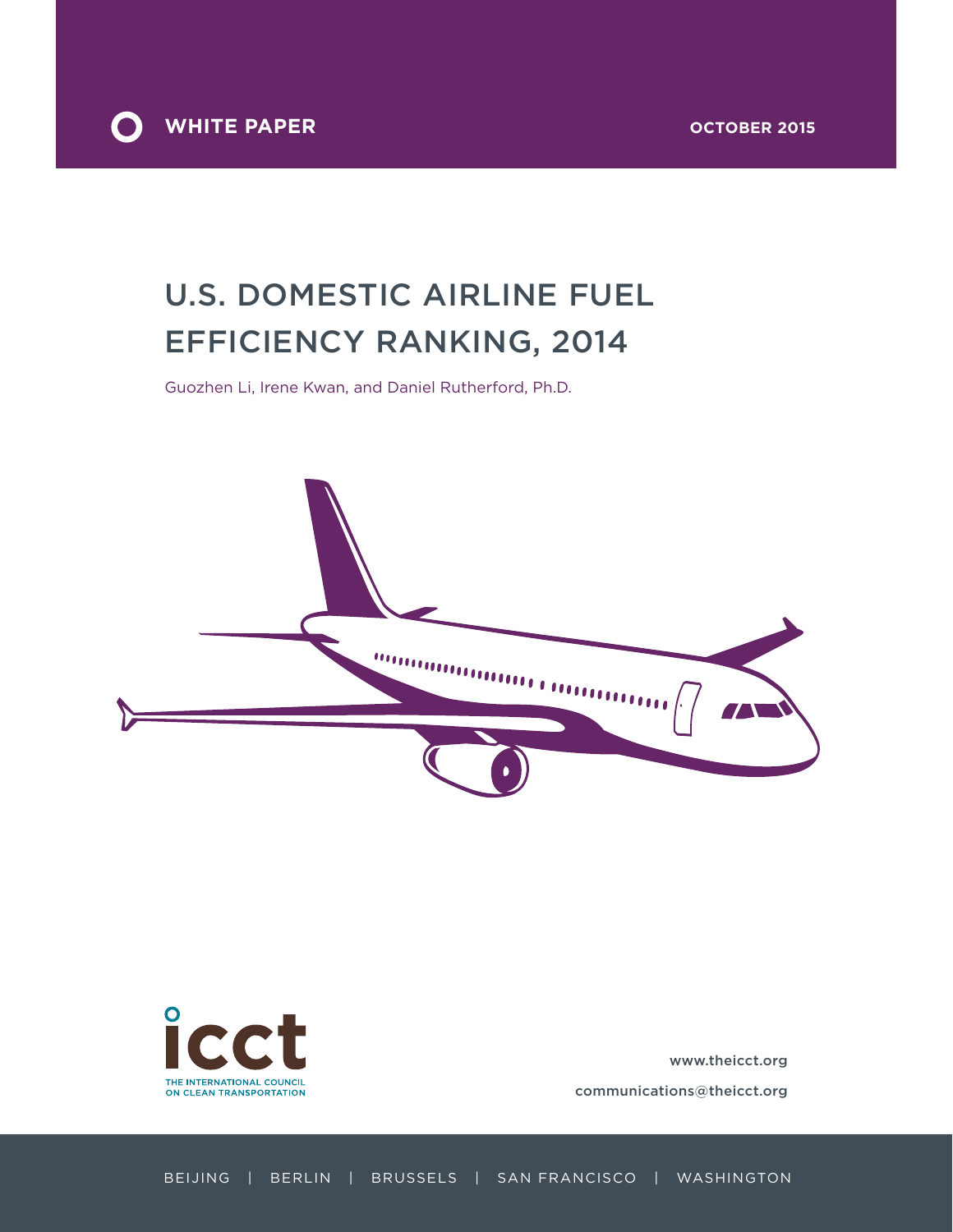### Acknowledgements

The authors would like to thank Anastasia Kharina and Joe Schultz for their review of this document and overall support for the project. We also thank Professor Mark Hansen (University of California, Berkeley, National Center of Excellence for Aviation Operations Research), Professor Bo Zou (University of Illinois at Chicago), Matthew Elke, and Professor Megan Ryerson (University of Pennsylvania) for their assistance in developing the ranking methodology applied in this update. This study was funded through the generous support of the Oak and ClimateWorks Foundations.

For additional information:

International Council on Clean Transportation 1225 I Street NW, Suite 900 Washington DC 20005 USA

© 2015 International Council on Clean Transportation

www.theicct.org | communications@theicct.org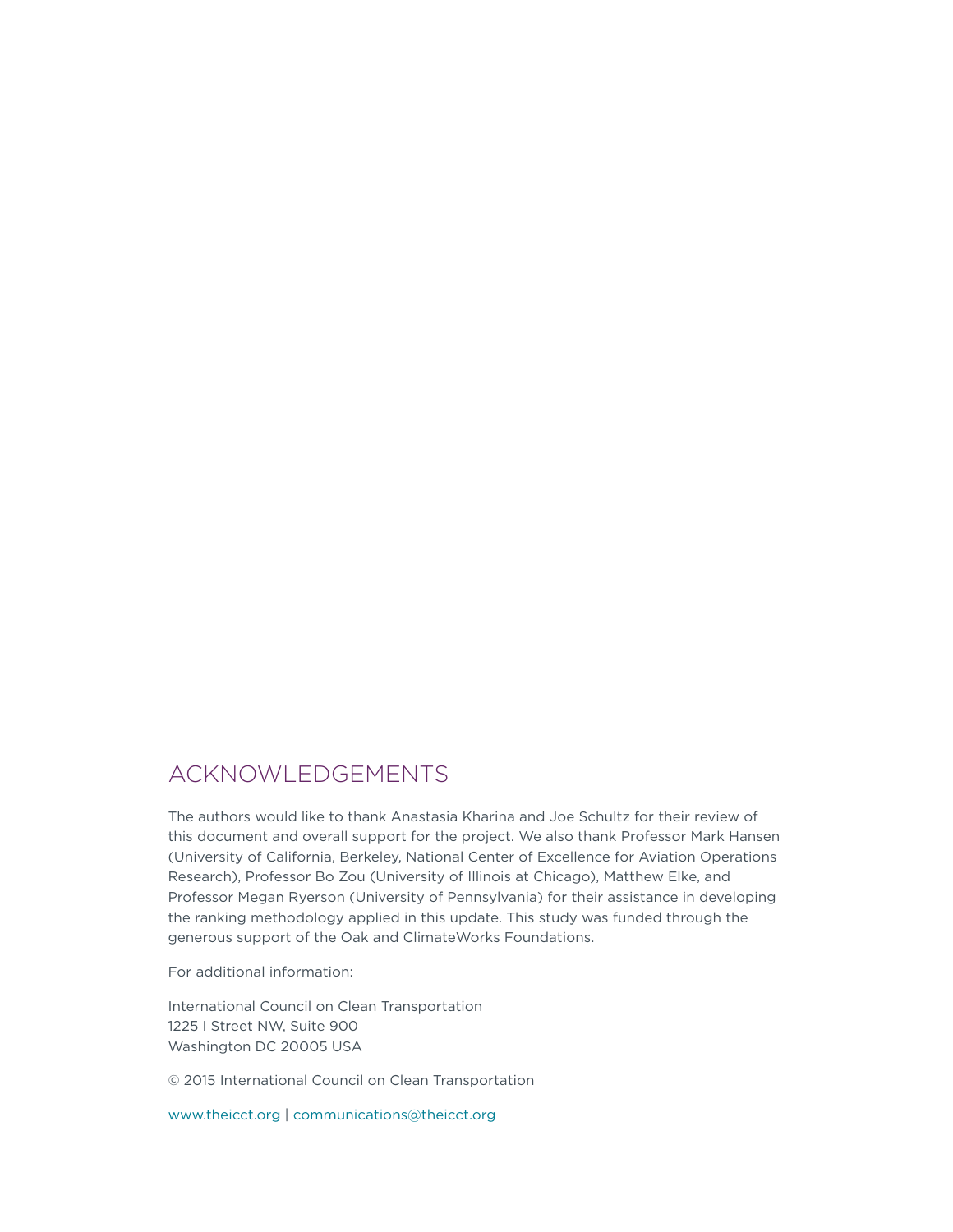## TABLE OF CONTENTS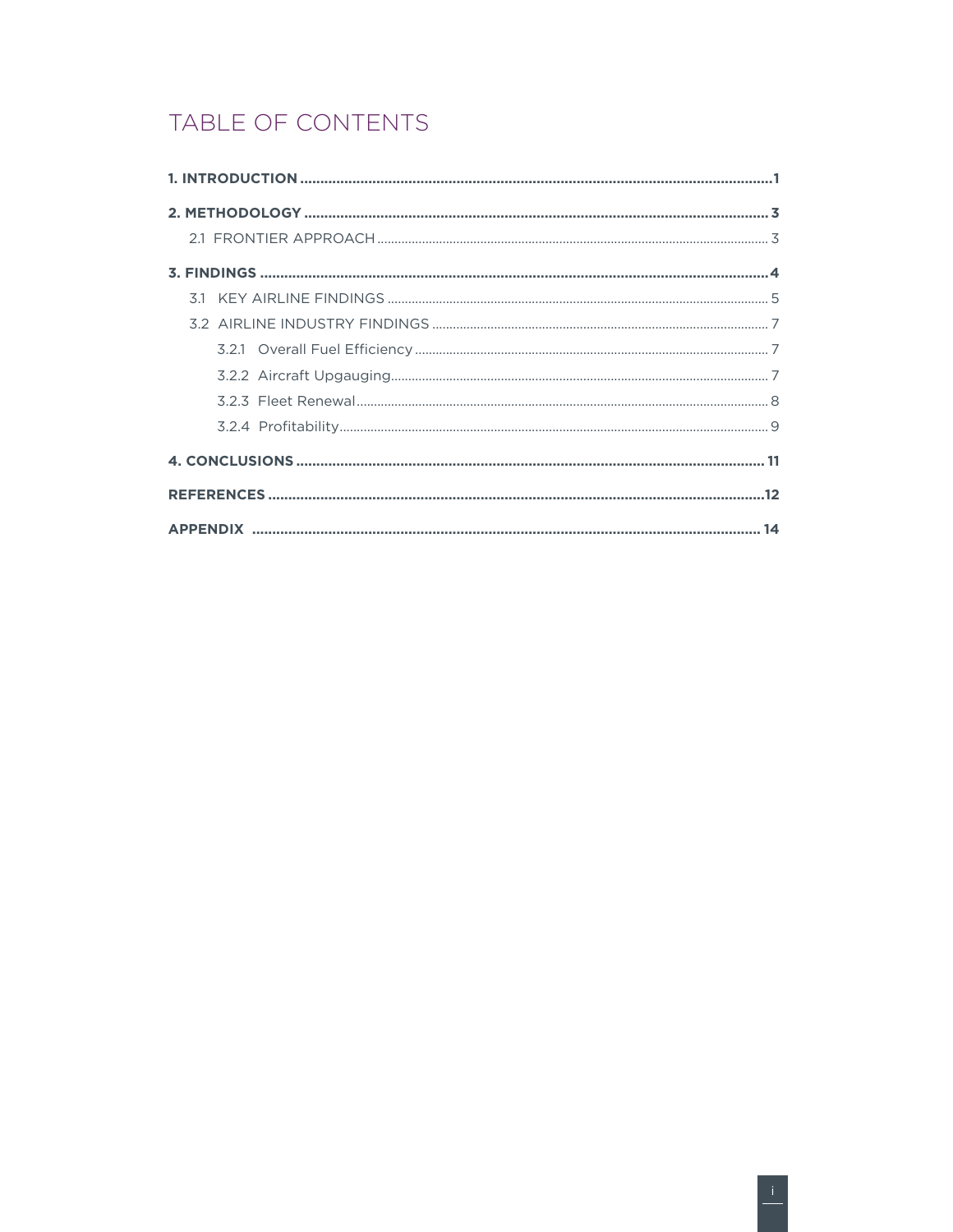### <span id="page-3-0"></span>1. INTRODUCTION

Aircraft play a vital role in our modern economy by quickly and conveniently transporting goods and people, although at a cost to the global climate and public health. According to the U.S. Environmental Protection Agency (EPA), commercial aircraft—including passenger aircraft, cargo, and other chartered flights—accounted for 11% of greenhouse gas (GHG) emissions from the U.S. transportation sector in 2013 (U.S. EPA, 2015). Moreover, the Federal Aviation Administration (FAA) estimates that under a business as usual scenario, GHG emissions from U.S. aviation will increase by more than 100% by 2050 compared with 2005 levels (FAA, 2015), with even faster growth expected globally. Yet GHG emissions from aircraft are currently unregulated either in the United States or internationally.

Aviation emissions gained further visibility after the EPA took first steps to address GHG emissions from aircraft in June 2015. The agency proposed to find that "greenhouse gas (GHG) emissions from certain classes of engines used in aircraft contribute to the air pollution that causes climate change and endangers public health and welfare" (U.S. EPA, 2015). As laid out in its Advanced Notice of Proposed Rulemaking, the EPA may potentially adopt and implement the International Civil Aviation Organization's (ICAO) 2016 carbon dioxide ( $CO<sub>2</sub>$ ) emissions standard for new aircraft operating in the United States. The standard may contribute to the U.S. goal of achieving carbon-neutral growth for commercial aviation by 2020 (FAA, 2015).

Until recently, surprisingly little public information about airline fuel efficiency has been available to policymakers, investors, and consumers. Information about how airlines can operate their aircraft more efficiently could be used to craft policies to reward more efficient airlines while promoting practices that reduce fuel consumption. Because fuel makes up a large share of operating costs, investors could use information about fuel efficiency to make better investment decisions. Finally, business and leisure travelers with access to information on airline fuel efficiency could use it to select less carbonintensive travel options.

In September 2013, the International Council on Clean Transportation (ICCT) released a benchmark study comparing the fuel efficiency of major U.S. airlines on domestic operations in 2010 (Zeinali, Rutherford, Kwan, & Kharina, 2013). The study was subsequently updated for 2011 and 2012 (Kwan, Rutherford, & Zeinali, 2014) and then again for 2013 (Kwan & Rutherford, 2014). The studies apply a methodology developed by the National Center of Excellence for Aviation Operations Research (NEXTOR) at the University of California, Berkeley, to compare the relative fuel efficiencies of airlines irrespective of size, operational structure, and business model (Zou, Elke, & Hansen, 2012).

This paper updates those earlier reports with new data on the fuel efficiency of U.S. domestic operations in 2014. Key findings include:

- 1. Alaska, Spirit, Frontier, and Southwest Airlines remained the top four most fuel-efficient airlines on U.S. domestic operations in 2014. On average, Alaska has operated the most efficient U.S. domestic flights for five years running since 2010.
- 2. The fuel efficiency gap between the most and least efficient airlines narrowed slightly to 25% in 2014, compared with 27% in 2013.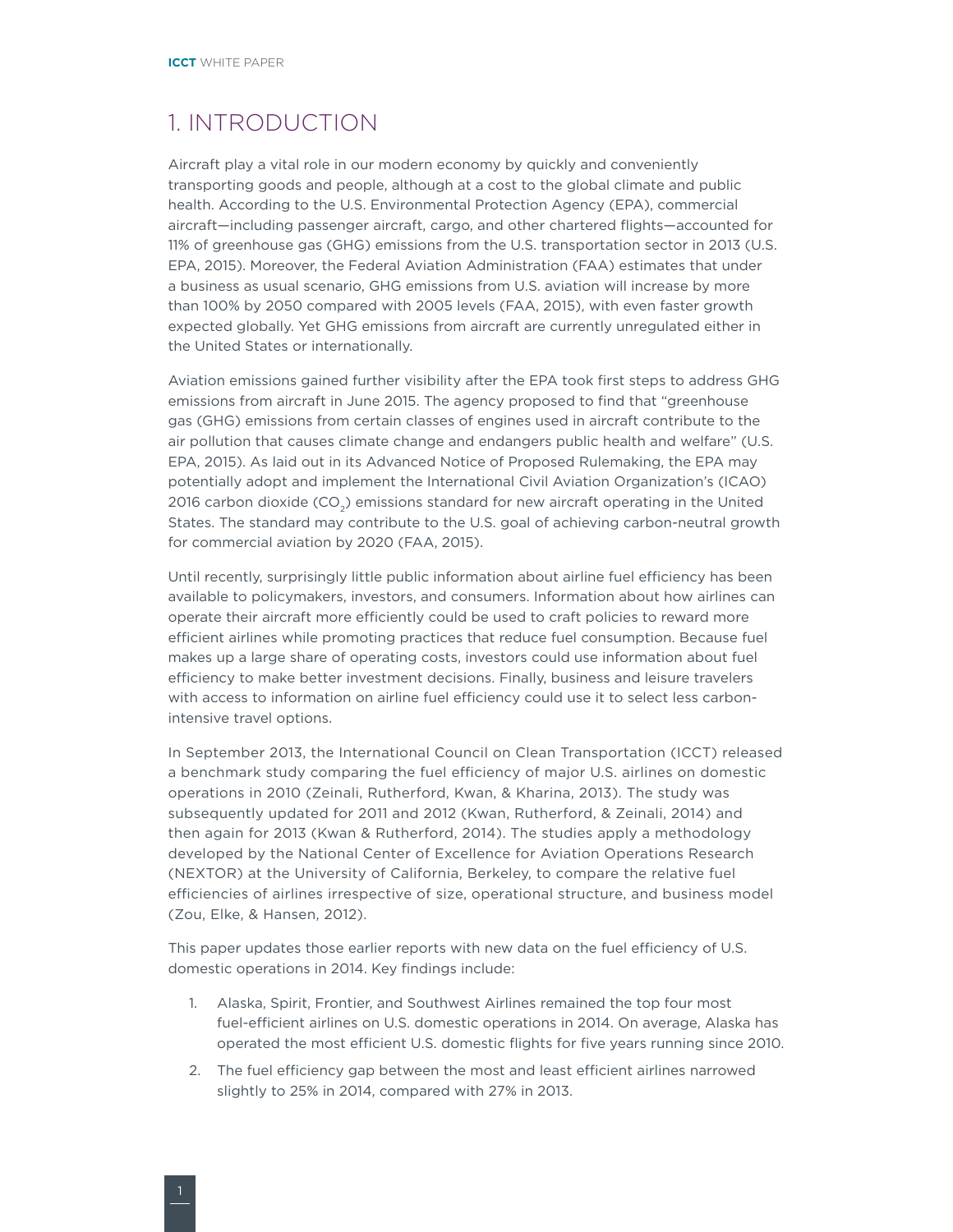- 3. On a passenger mile per fuel metric, overall industry fuel efficiency improved by 1.7% from 2013 to 2014. Operational improvements, including a 1% gain in passenger load factor and 1.6% increase in seating density (seats available per unit floor area), accounted for most of the observed fuel efficiency gains. Fleet renewal programs and reduced usage of older aircraft also helped reduce airline fuel consumption.
- 4. A steady increase in seats available per flight, driven by upgrading to larger aircraft and adding more seats to aircraft of a given size, has been observed over the past five years. These changes, which allow airlines to move the same number of passengers on fewer flights, translate to increased fuel efficiency but at the cost of reduced passenger comfort and access (fewer airports served and/or longer wait times between flights).
- 5. All major airlines were profitable in 2014. A stronger correlation between fuel efficiency and profitability was observed in 2014 than in 2013, despite a sharp fall in oil prices in the latter half of the year.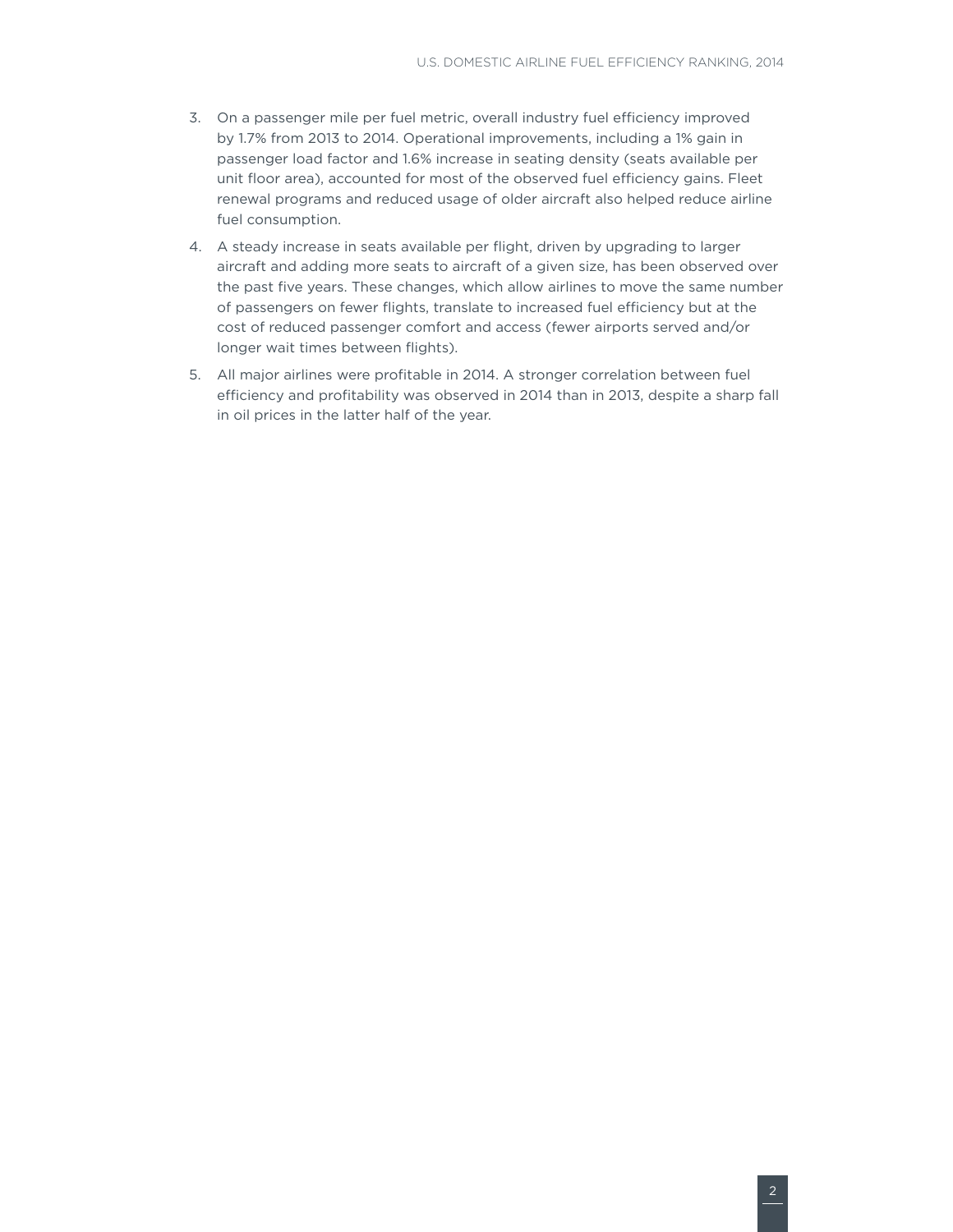### <span id="page-5-0"></span>2. METHODOLOGY

This section provides a brief overview of the approach used to evaluate relative airline fuel efficiencies in this study. Additional detail regarding the methodology can be found in Appendix A of Kwan, Rutherford, & Zeinali (2014).

#### **2.1 FRONTIER APPROACH**

This update, like previous studies, uses a frontier model to evaluate and compare the fuel efficiency of U.S. airlines on domestic routes. This approach enables an equitable comparison of airline fuel efficiency, regardless of business model, through the use of primary fuel burn data and an inclusive metric for transport service—a combination of mobility, measured by revenue passenger miles (RPM), and access, measured by departures (or the flight frequency). Quarterly 2014 traffic and fuel data from Data Base Products, a reseller of Form 41 U.S. air carrier data from the U.S. Department of Transportation's Bureau of Transportation Statistics (BTS), was used to develop a statistical frontier model that normalizes each airline's fuel consumption by the transport service it provides. The model relates the input, fuel, of an airline *i* at time *t* to its output, RPMs, and departures (dep):

$$
fuelit = f(RPMit, depit) + \etait
$$
 [Eq. 1]

where  $\eta_{it}$  represents the airline's true inefficiency.

Assuming that a log-linear function best describes the dataset, Equation 1 is transformed into the following functional form:

$$
ln(fuel)_{it} = \beta_0 + \beta_1 ln(RPM)_{it} + \beta_2 ln(deD)_{it} + \xi_{it}
$$
 [Eq. 2]

where  $\beta_o$ ,  $\beta_p$  and  $\beta_2$  are the coefficients estimated from a single year's quarterly dataset of fuel consumption, RPMs, and departures.

The approach recognizes the need to account for regional carriers, which operate a significant portion of flights for some mainline airlines. Regional carriers were incorporated through the apportionment of their RPMs, departures, and fuel to corresponding mainline carriers using BTS Airline Origin and Destination Survey (DB1B) data (see the Appendix for the mainline-affiliate RPM distribution in 2014). Circuity, the degree to which airlines deviate from direct flight paths due to one or more layovers that require extra distance traveled, was also accounted for. The resulting frontier model representing 2014 airline fuel consumption, with standard error in parentheses, was:

*ln(fuel) = -1.342 + 0.752\*ln(RPM) + 0.261\*ln(dep)* [Eq. 3]

 *(0.920) (0.067) (0.054)*

*Number of observations: 52 R2 = 0.996*

A unitless fuel efficiency score (FES), measuring the transport service (combination of mobility and access) an airline provides per unit of fuel consumed, is calculated by normalizing each airline's inefficiency value (based on Eq. 3) by the simple average across all airlines. A higher FES indicates relatively higher fuel efficiency—that is, a high-scoring airline consumes less fuel per unit of transport service than airlines with lower FES.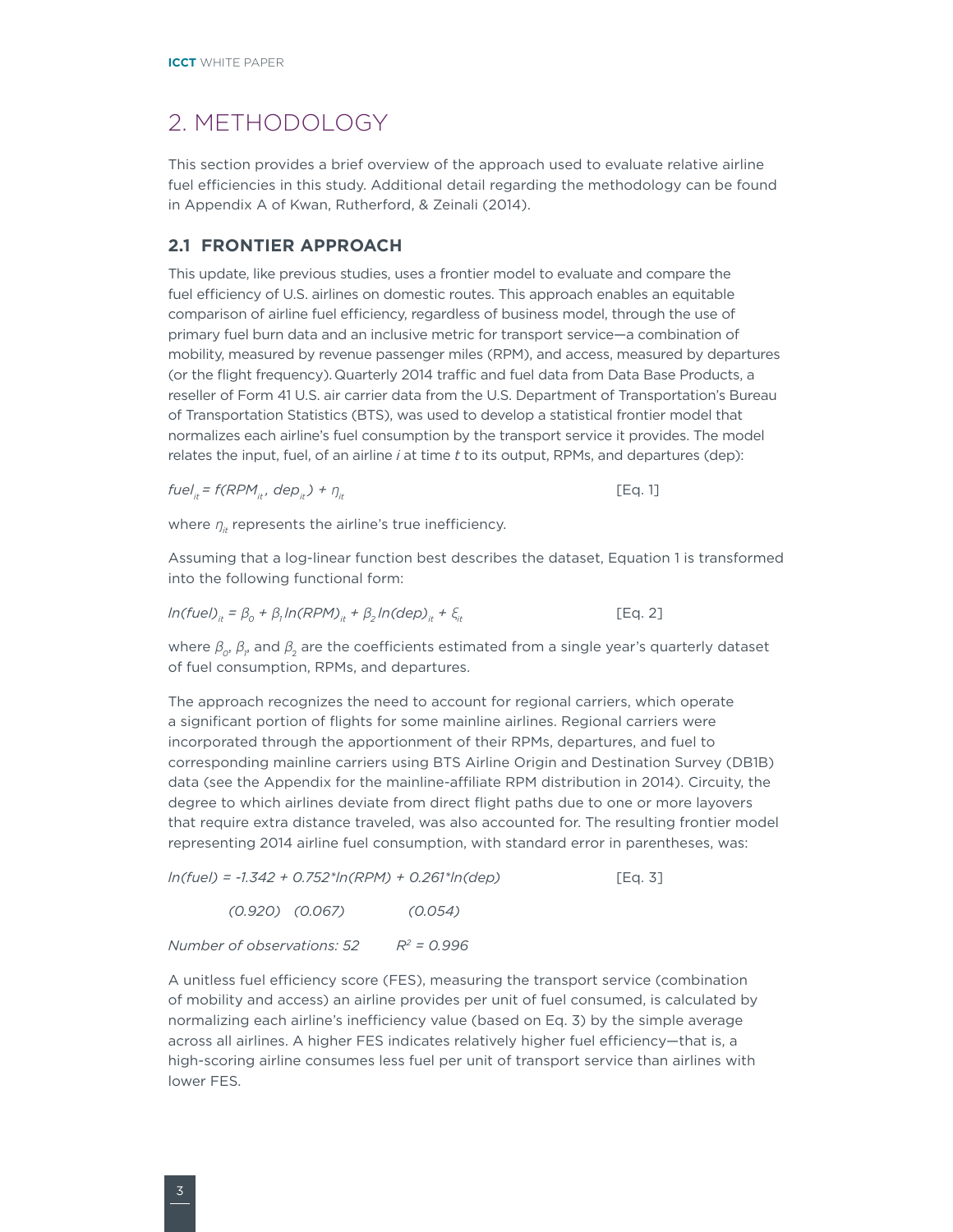### <span id="page-6-0"></span>3. FINDINGS

The fuel efficiency scores for each airline's 2014 U.S. domestic operations are shown in [Table](#page-6-1) 1. An FES of 1.00 represents the industry average fuel efficiency in 2014 (Hawaiian Airlines, in red). A higher FES denotes a better fuel efficiency, and a score lower than 1.00 indicates an airline with below average efficiency on U.S. domestic operations.

| <b>Rank</b>    | <b>Airline</b>        | <b>FES</b>        | <b>Excess Fuel Per Unit</b><br><b>Transport Service</b> |
|----------------|-----------------------|-------------------|---------------------------------------------------------|
| 1              | <b>Alaska</b>         | 1.14              | $\overline{\phantom{a}}$                                |
| $\overline{2}$ | <b>Spirit</b>         | 1.13              | $+1%$                                                   |
| 3              | <b>Frontier</b>       | 1.10              | $+4%$                                                   |
| $\overline{4}$ | <b>Southwest</b>      | 1.08              | $+6%$                                                   |
| 5              | <b>United</b>         | 1.01              | $+13%$                                                  |
| 6              | <b>Hawaiian</b>       | 1.00 <sub>1</sub> | $+14%$                                                  |
| $\overline{7}$ | <b>US Airways</b>     | 0.97              | $+17%$                                                  |
| 8              | <b>Allegiant</b>      | 0.96              | $+19%$                                                  |
| 9              | <b>JetBlue</b>        | 0.95              | $+20%$                                                  |
| $\overline{9}$ | <b>Sun Country</b>    | 0.95              | $+20%$                                                  |
| 11             | <b>Delta</b>          | 0.94              | $+21%$                                                  |
| 12             | <b>Virgin America</b> | 0.93              | $+22%$                                                  |
| 13             | <b>American</b>       | 0.91              | $+25%$                                                  |

<span id="page-6-1"></span>**Table 1.** Fuel Efficiency Scores (FES) by airline for U.S. domestic operations in 2014

The Fuel Efficiency Score (FES) is a unitless fuel efficiency metric that indicates the transport service provided by an airline per unit fuel consumed relative to other airlines. A higher FES denotes higher fuel efficiency and an FES of 1.00 represents the average airline in 2014.

In 2014, Alaska Airlines operated the United States' most fuel-efficient domestic flights with an FES of 1.14. Alaska regained its sole first-place ranking after tying for first in fuel efficiency with Spirit and Frontier Airlines in 2013. Spirit and Frontier consumed 1% and 4% more fuel, respectively, to provide a comparable level of transport service (RPMs and departures) in 2014. Southwest Airlines, the largest low-cost carrier in the United States with more than 134 million passengers and 1.2 million domestic flights in 2014 (Data Base Products, 2015), came in fourth place with an FES of 1.08, burning 6% more fuel on average than Alaska on equivalent operations.

While the fuel efficiencies of these four carriers were similar in 2014, the remaining nine airlines were notably less efficient, burning at least 13% more fuel than Alaska Airlines to provide the same level of transport service. United Airlines ranked fifth in 2014 with an FES of 1.01, just slightly above the industry-average airline (Hawaiian) but behind Southwest by about 7%. US Airways, Allegiant Air, JetBlue, Sun Country Airlines, Delta Air Lines, Virgin America, and American Airlines — collectively responsible for 53% of total revenue passenger miles and 56% of fuel consumed — all demonstrated belowaverage fuel efficiencies in 2014.

American Airlines is now the largest airline in the domestic market after its merger with US Airways. American was still operating separately from US Airways throughout 2014, but the airline received its single operating certificate from the Federal Aviation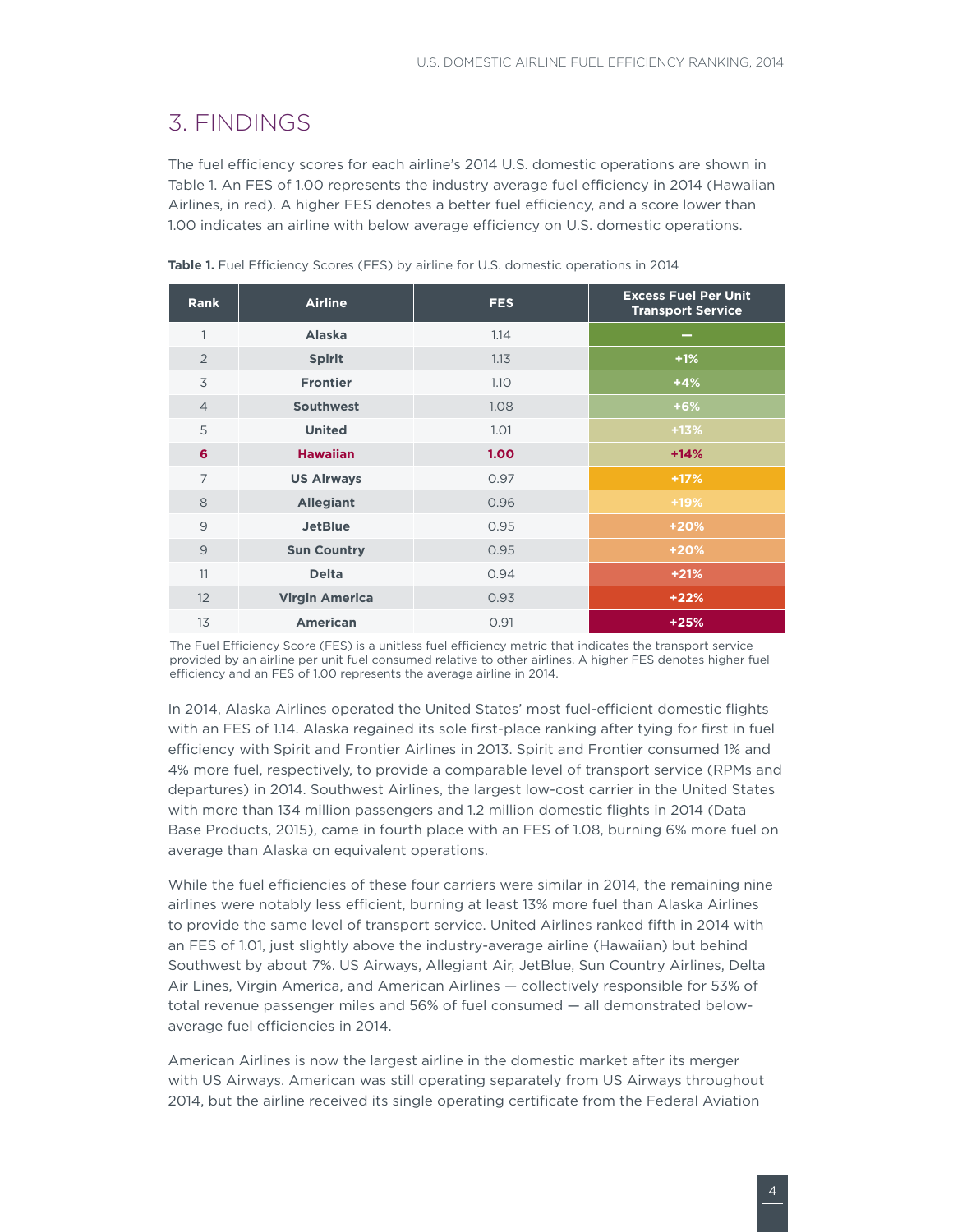<span id="page-7-0"></span>Administration in April of this year (Mouawad, 2015) and is set to begin branding all flights as American in October 2015 (American Airlines, 2015). In contrast to US Airways' near-average efficiency, American Airlines came in last place with an FES of 0.91. The efficiency gap between the least and most efficient airlines in 2014 narrowed to 25%, compared with 27% in 2013 and 26% in 2012.

#### **3.1 KEY AIRLINE FINDINGS**

The airline fuel efficiency rankings for 2010 to 2014 are shown in [Table 2](#page-7-1), which also highlights the shifts in ranking over time. As a result of the United-Continental and Southwest-AirTran mergers (as indicated by the arrows), the total number of airlines analyzed dropped from 15 in 2010 to 13 in 2012.

| <b>RANK</b>    | 2010               | 2011                     | 2012               | 2013               | 2014              | <b>RANK</b>    |
|----------------|--------------------|--------------------------|--------------------|--------------------|-------------------|----------------|
|                | Alaska             | Alaska                   | Alaska             | Alaska*            | Alaska            | 1              |
| $\overline{2}$ | Spirit*            | <b>Spirit</b>            | Spirit             | Spirit*            | <b>Spirit</b>     | $\overline{2}$ |
| 3              | Hawaiian*          | Southwest*               | Southwest*         | Frontier*          | Frontier          | 3              |
| $\overline{4}$ | Continental        | Hawaiian*                | Hawaiian*          | Southwest          | Southwest         | $\overline{4}$ |
| 5              | Southwest          | Frontier                 | Frontier           | Hawaiian           | United            | 5              |
| 6              | Frontier           | Continental $+$          | United             | United             | Hawaiian          | 6              |
| $\overline{7}$ | <b>JetBlue</b>     | <b>JetBlue</b>           | <b>JetBlue</b>     | <b>JetBlue</b>     | <b>US Airways</b> | $\overline{7}$ |
| 8              | United             | United                   | Virgin*            | <b>Delta</b>       | Allegiant         | 8              |
| $\overline{9}$ | Virgin             | <b>Delta</b>             | Delta*             | Virgin*            | JetBlue*          | $\overline{9}$ |
| 10             | <b>Sun Country</b> | Sun Country <sup>*</sup> | US Airways*        | US Airways*        | Sun Country*      | 10             |
| 11             | <b>Delta</b>       | US Airways*              | <b>Sun Country</b> | <b>Sun Country</b> | Delta             | 11             |
| 12             | <b>US Airways</b>  | Virgin*                  | Allegiant*         | Allegiant          | Virgin            | 12             |
| 13             | AirTran            | AirTran                  | American*          | American           | American          | 13             |
| 14             | American           | American                 |                    |                    |                   |                |
| 15             | Allegiant          | Allegiant                |                    |                    |                   |                |

<span id="page-7-1"></span>**Table 2.** Airline fuel efficiency rankings, 2010–2014

\* Denotes ties between airlines in a given year  $\longrightarrow$  Denotes mergers

In 2014, Alaska Airlines continued renewing its fleet, including the addition of 10 new efficient Boeing 737-900 aircraft. In addition, Alaska has added split-scimitar winglets, expected to improve aircraft fuel efficiency by 1.5%, to 48 of its planned deliveries (Alaska Airlines, 2015). Meanwhile, its main regional affiliate, Horizon Air, flew 36% of Alaska's flights (which accounts for 7% of Alaska's RPMs) with its fuel-efficient all-Dash 8 turboprop fleet. Alaska continues to lead in domestic fuel efficiency by providing a combination of mobility (passenger miles traveled) and access (destinations reached and/or flight frequency) in a fuel-efficient manner.

Spirit Airlines, an ultra-low-cost carrier, operates all of its flights with Airbus A320 family aircraft (A319, A320, and A321), which were among the most efficient aircraft types serving the U.S. domestic market. Spirit has adopted various operational practices to boost the efficiency of its A320 aircraft, notably the installation of more seats than most of its rivals. For example, an average Spirit A320 includes 178 standard seats, 28 more than the typical two-class, 150-seat configuration used on JetBlue, US Airways, and Delta [\(Table](#page-8-0) 3).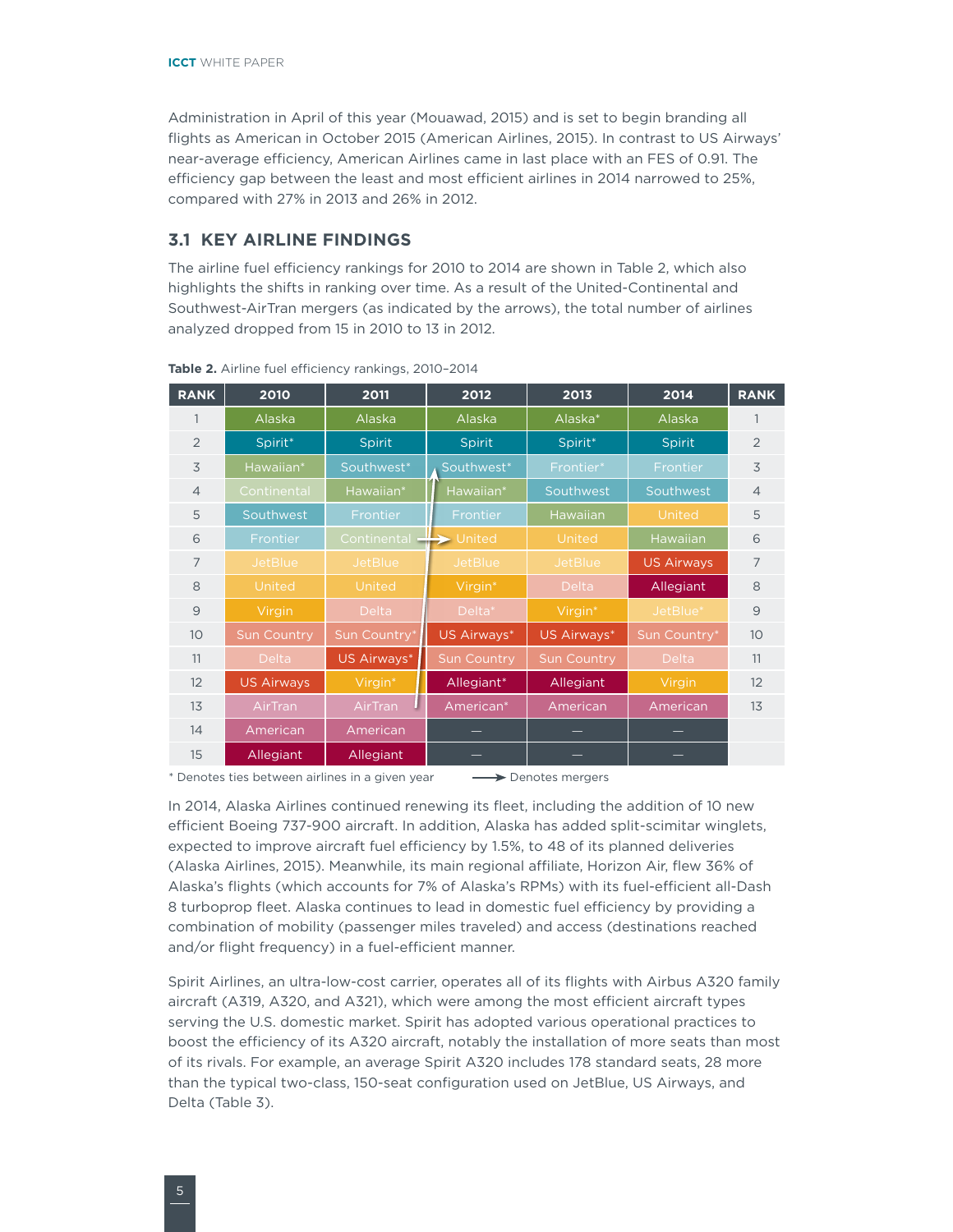#### <span id="page-8-0"></span>**Table 3.** Airline efficiency on the A320 in 2014

| <b>Carrier</b>        | <b>Efficiency</b><br>(passenger<br>miles/lb fuel) | <b>Difference</b><br>from<br>top performer | <b>Average</b><br>seat count | <b>Average</b><br>load factor | <b>Average</b><br>fleet age<br>(years) |
|-----------------------|---------------------------------------------------|--------------------------------------------|------------------------------|-------------------------------|----------------------------------------|
| <b>Spirit</b>         | 11.3                                              |                                            | 178                          | 86%                           | $\overline{2}$                         |
| <b>Allegiant</b>      | 11.0                                              | $-2%$                                      | 178                          | 88%                           | 14                                     |
| <b>Frontier</b>       | 10.6                                              | $-6\%$                                     | 171                          | 89%                           | 6                                      |
| <b>United</b>         | 9.2                                               | $-18%$                                     | 148                          | 87%                           | 16                                     |
| <b>Virgin America</b> | 9.1                                               | $-20%$                                     | 147                          | 83%                           | 5                                      |
| <b>JetBlue</b>        | 8.9                                               | $-21%$                                     | 150                          | 86%                           | 9                                      |
| <b>US Airways</b>     | 8.8                                               | $-22%$                                     | 150                          | 86%                           | 15                                     |
| <b>Delta</b>          | 8.1                                               | $-29%$                                     | 150                          | 85%                           | 19                                     |

Source: Data Base Products (2015); Ascend Flightglobal Consultancy (2015)

| <b>Carrier</b>        | <b>Efficiency</b><br>(passenger<br>miles/lb fuel) | <b>Difference</b><br>from<br>top performer | <b>Average</b><br>seat count | <b>Average</b><br>load factor | <b>Average</b><br>fleet age<br>(years) |
|-----------------------|---------------------------------------------------|--------------------------------------------|------------------------------|-------------------------------|----------------------------------------|
| <b>Allegiant</b>      | 11.4                                              |                                            | 156                          | 92%                           | 10                                     |
| <b>Spirit</b>         | 9.4                                               | $-17%$                                     | 146                          | 88%                           | 8                                      |
| <b>Frontier</b>       | 9.3                                               | $-18%$                                     | 139                          | 90%                           | 10                                     |
| <b>United</b>         | 7.8                                               | $-31%$                                     | 123                          | 85%                           | 14                                     |
| <b>American</b>       | 7.1                                               | $-37%$                                     | 128                          | 81%                           |                                        |
| <b>Virgin America</b> | 7.1                                               | $-37%$                                     | 119                          | 78%                           | $\overline{7}$                         |
| <b>US Airways</b>     | 6.8                                               | $-40%$                                     | 124                          | 84%                           | 14                                     |
| <b>Delta</b>          | 6.6                                               | $-42%$                                     | 124                          | 83%                           | 12                                     |

<span id="page-8-1"></span>**Table 4.** Airline efficiency on the A319 in 2014

Source: Data Base Products (2015); Ascend Flightglobal Consultancy (2015)

In 2013 Frontier Airlines tied with Alaska and Spirit for first place in overall efficiency, but fell to third place in 2014. Beginning in 2012, Frontier changed its business model significantly from a low-cost carrier to an ultra-low-cost carrier (Johanson, 2014). Frontier eliminated almost all flights from regional partners in the past few years: in 2010, Chautauqua Airlines and Republic Airlines flew about 21% of Frontier's revenue passenger miles, but that share had dropped to 3% in 2013 and almost zero in 2014. Frontier's passenger load factor dropped by 1% from the previous year, and its overall fleet age went up with the addition of only one new A320 aircraft in 2014. While Alaska and Spirit experienced significant gains in fuel efficiency in 2014, Frontier's fuel efficiency did not change very much from 2013.

US Airways climbed from tenth place in 2013 to seventh place in 2014. US Airways, which had an average fleet age of about 10 years in 2014, removed smaller Boeing 737-400 aircraft (144-seat; average age 24 years) and added 11 larger Airbus A321 (186-seat; average age 5 years) and 3 A330-200 (265-seat; average age 3 years) aircraft to its fleet in 2014 (Ascend Flightglobal Consultancy, 2015). While upgrading to larger airplanes, US Airways was able to maintain an 84% load factor. This combination of increased capacity and high load factor allowed US Airways to improve its efficiency rank from ninth in 2013 to seventh last year.

Allegiant Air also climbed up significantly in the ranking, from twelfth in 2013 to eighth in 2014. Allegiant improved its efficiency by improving the use of its existing fleet. In 2013, Allegiant flew 82% of its passenger miles on MD-80 aircraft, a legacy model brought into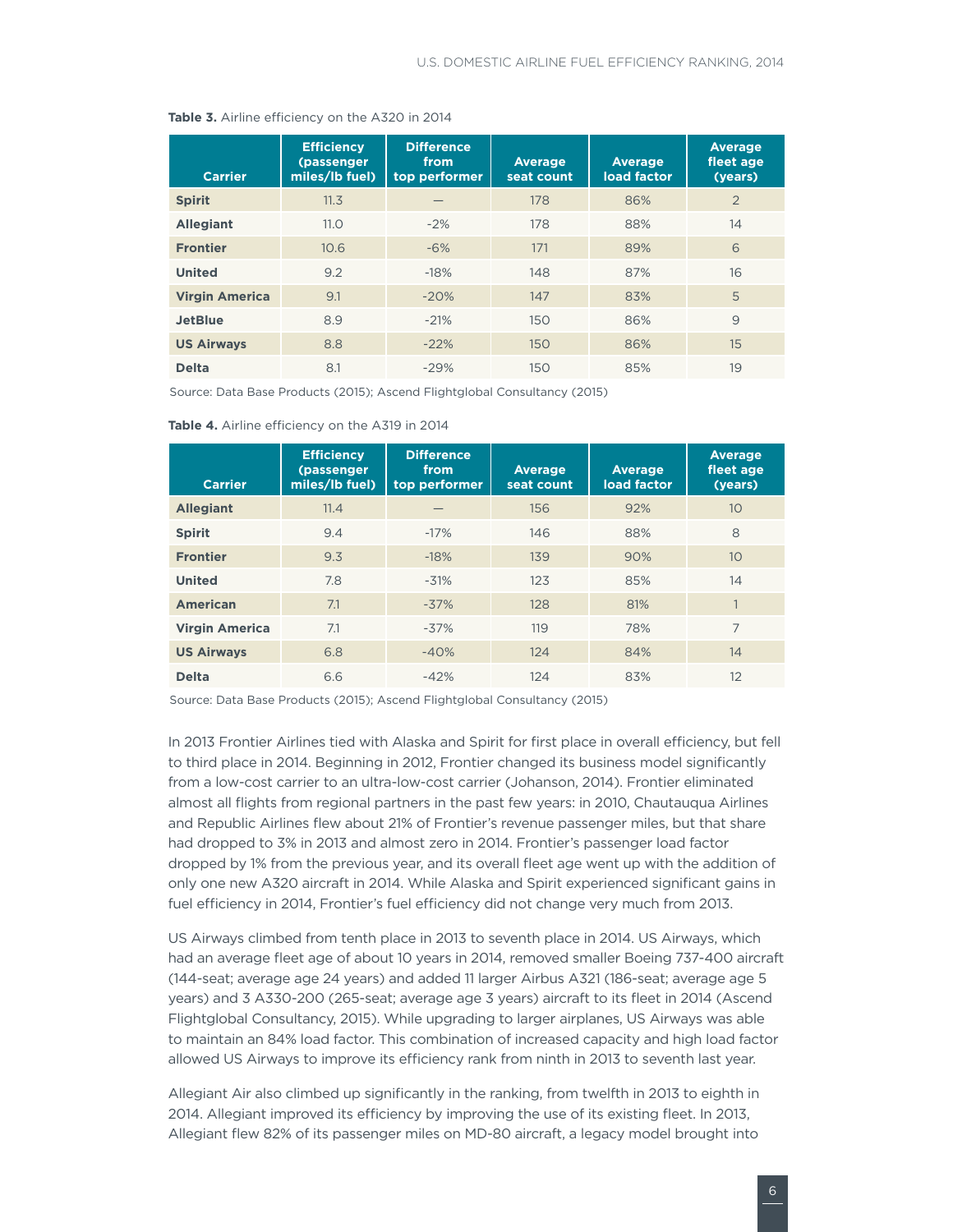<span id="page-9-0"></span>service in the 1980s, but reduced that share to 69% in 2014. Meanwhile, Allegiant increased its use of more efficient, though second-hand, A320 and A319 aircraft. Despite being a relatively new operator of the A320 family, Allegiant is already first or second in fuel efficiency for those aircraft types on U.S. domestic operations, mainly because of higher seating capacity and passenger load factors similar to that of Spirit [\(Table 3](#page-8-0) and [Table](#page-8-1) 4).

Delta Air Lines and Virgin America's overall fuel efficiencies worsened considerably in 2014, causing them to lose ground relative to their peers. Although both airlines experienced a 2% increase in overall passenger load factor from 2013, Delta burned 2% more fuel per RPM and 8% more fuel on a typical flight in 2014 than in 2013, while Virgin burned 3% more fuel per RPM and 5% more fuel per flight. Operational changes for Delta last year included reduced use of its B757-200, the predominant aircraft flown on domestic operations on an RPM basis, and a small increase in average circuity to the highest level (1.08) of any U.S. carrier in 2014. Virgin America had no changes to its fleet in 2014, which consisted of 43 A320 aircraft, averaging 5 years old, and 10 A319 aircraft, averaging 7 years old. Virgin may be experiencing the effects of an aging fleet—aircraft become 1–5% less fuel-efficient over time due to degradation in engine and aerodynamic performance (Zeinali, Rutherford, Kwan, & Kharina, 2013).

Despite the fact that American Airlines operated the least efficient U.S. domestic flights once again in 2014, its absolute fuel efficiency improved substantially from 2013. In 2014, American Airlines phased out its Boeing 767-200 aircraft and removed 17 of its older MD-80 aircraft from its fleet. On average, American consumed 5% less fuel per RPM and 3% less fuel on a typical flight in 2014 than in the previous year. These improvements helped close the efficiency gap between American and the industry's best performer, Alaska, to 25% compared with 27% in 2013.

Other notable carriers include Hawaiian Airlines, whose relative fuel efficiency has slipped in recent years as other airlines improve. Hawaiian continued renewing its fleet by adding newer, larger A330-200 aircraft in 2014. The share of Hawaiian's domestic RPMs carried by A330-200 aircraft rose from 49% in 2013 to 64% in 2014, while the airline's average load factor dropped from 87% to 85% in 2014. In terms of Hawaiian's overall efficiency, its fuel consumption increased on both a per RPM (+3%) and a per flight (+5%) basis. United Airlines reduced its fuel consumption per RPM by 3% relative to 2013 partly due to the addition of more seats on its aircraft (Jones, 2015). United surpassed Hawaiian in overall fuel efficiency for the first time since 2010.

#### **3.2 AIRLINE INDUSTRY FINDINGS**

#### *3.2.1 Overall Fuel Efficiency*

Industry-wide fuel efficiency improvements on U.S. domestic passenger operations have slowed in recent years and showed no net improvement from 2012 to 2013 (Kwan & Rutherford, 2014). However, from 2013 to 2014, the industry overall had an efficiency gain of 1.7% on an RPM per fuel basis, due in large part to a 1% increase in average passenger load factor to 84% in 2014 (Data Base Products, 2015) and higher seating densities on domestic flights. Airlines also implemented fleet renewal programs that reduced the average age of aircraft used on U.S. domestic flights modestly for the first time since at least 2010.

#### *3.2.2 Aircraft Upgauging*

One clear trend in the airline industry is the slowly but steadily increasing number of seats per aircraft, or upgauging. In 2010, there were 145 seats on an average U.S. domestic flight flown by the mainline carriers. In 2013 this number rose to 149, and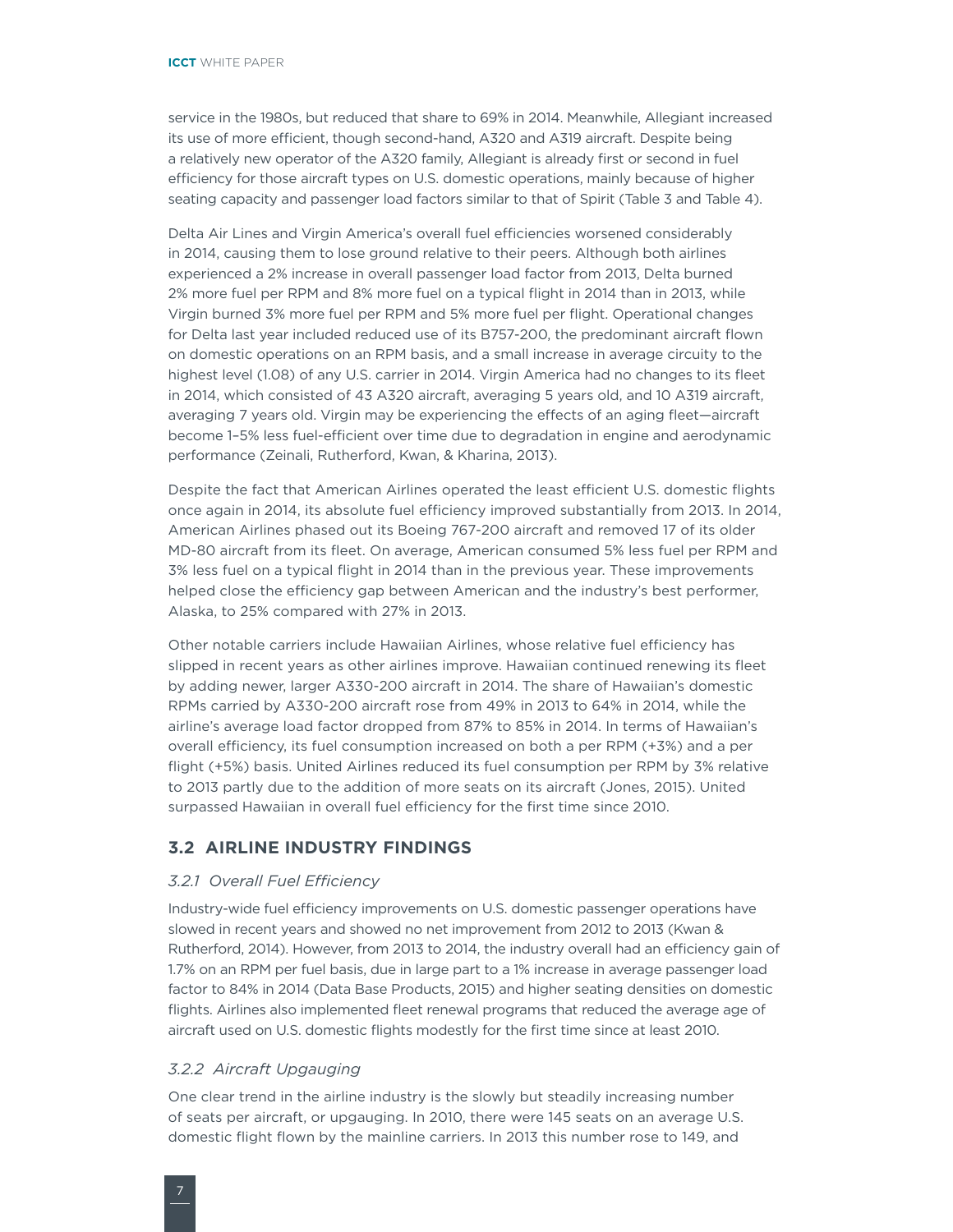<span id="page-10-0"></span>reached 150 in 2014. From 2013 to 2014, the overall seating density (seats per unit floor area) increased by 1.6%. Aircraft upgauging is evident in U.S. domestic operations. For example, United Airlines added "new, slimmer seats" to about 300 of its jets, enabling it to increase its per-seat fuel efficiency (Jones, 2015). Likewise, Frontier increased the number of seats on an average flight from 145 in 2013 to 151 in 2014, an increase of about 4% in a single year. Moreover, the popular A320 aircraft carried on average 153 passengers in 2014, up from 148 passengers in 2010 [\(Table](#page-10-1) 5).

| Year | <b>Seats (millions)</b> | <b>Flights (thousands)</b> | <b>Seats per flight</b> |
|------|-------------------------|----------------------------|-------------------------|
| 2010 | 69.1                    | 468                        | 148                     |
| 2011 | 74.1                    | 499                        | 148                     |
| 2012 | 77.7                    | 520                        | 149                     |
| 2013 | 80.6                    | 535                        | 151                     |
| 2014 | 82.2                    | 536                        | 153                     |

<span id="page-10-1"></span>Table 5. Average number of seats on the A320 aircraft for U.S. domestic operations (mainline carriers only), 2010-2014

Source: Data Base Products (2015)

According to Boeing, over the next 20 years "the average twin-aisle, or widebody, jetliner will grow by about 20 seats, and the average single-aisle will grow by about 10 seats, as planes both get longer and are packed more densely" (Wall & Ostrower, 2014b). Airlines and manufacturers alike are discovering ways to "pack seats in [the] smallest planes" (Wall & Ostrower, 2014a). In Europe, Airbus aims to reach 189 seats on its A320 aircraft—the same as the maximum for the Boeing 737-800—up 9 seats from the current maximum seat configuration. This could be done by moving and redesigning doors or reconfiguring restrooms and galleys. Meanwhile, Boeing is seeking to add 10 more seats to its new Boeing 737 MAX 8 aircraft. While airlines previously maintained a mix of economy and higher-cost (and roomier) business-class seating on their aircraft to maximize sales, the growth of budget carriers has led the manufacturers to focus on maximizing the number of seats on short- and medium-distance planes.

While there is a gain in both sales, lower fares, and fuel efficiency from aircraft upgauging, there is also an inevitable cost to consumers: comfort. Reduced seat pitch and cushion sizes have led to discontentment among fliers, with some industry observers now advocating for minimum airline seat standards (Elliot, 2014). Higher load factors and seating density allow airlines to move the same number of passengers on fewer flights, which increases fuel efficiency but also reduces access to transport services, in the form of fewer airports served and/or longer wait times between flights. Overall, U.S. airlines increased domestic RPMs by 2% in 2014 while reducing the number of departures by 3% (Data Base Products, 2015).

#### *3.2.3 Fleet Renewal*

The U.S. domestic fleet for the 13 airlines was found to be slightly younger in 2014 (average 11.5 years old, weighted by passenger-miles flown) than in 2013, while previous years showed an aging fleet. From 2013 to 2014, most of the mainline carriers' fleet either aged by less than one year or became younger on average. Notably, American Airlines' fleet was on average 1.7 years younger than in 2013 and Hawaiian Airlines 1.5 years younger. Virgin America and Allegiant were the only carriers that did not make any changes to their fleets.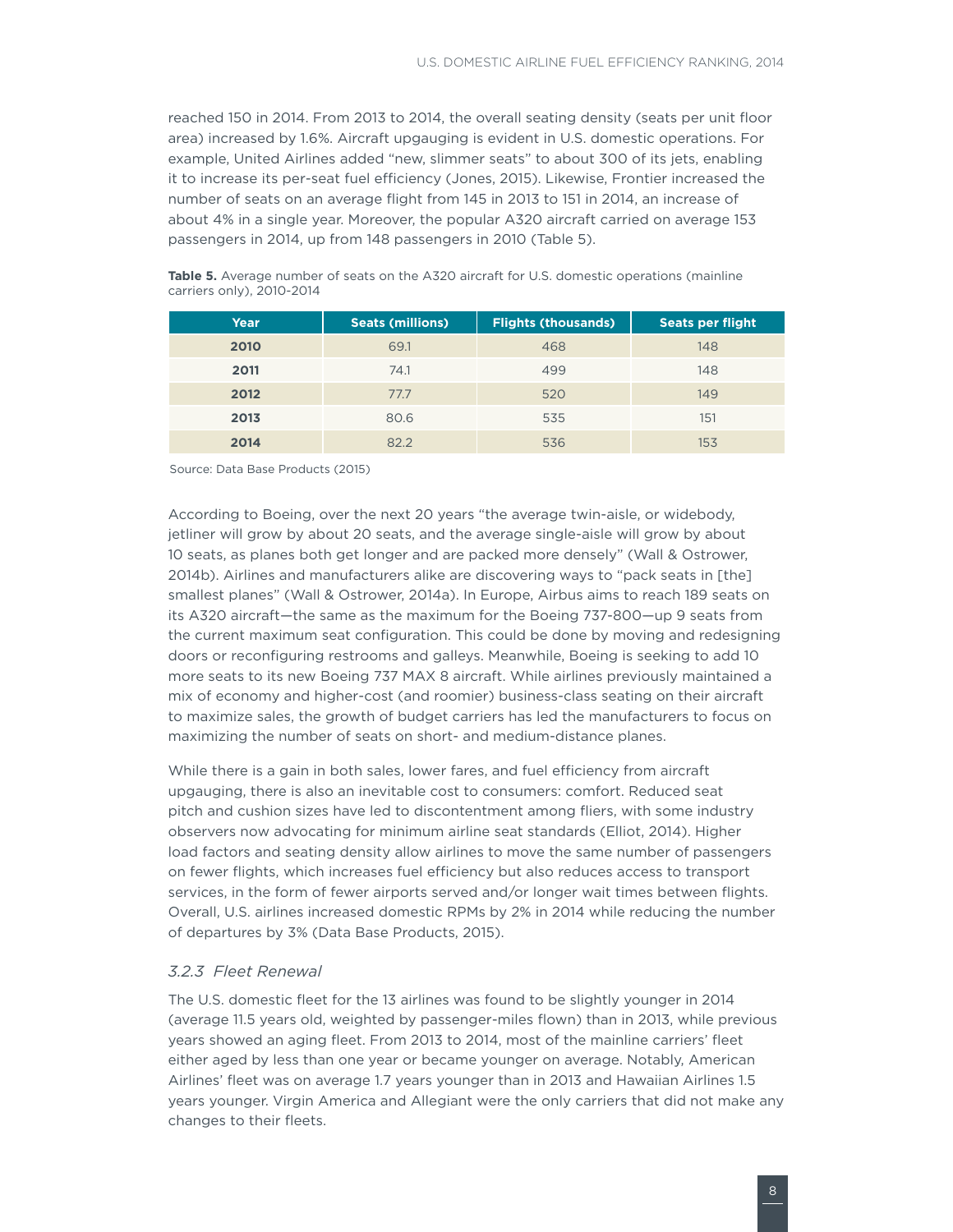<span id="page-11-0"></span>[Table](#page-11-1) 6 shows a comparison of 2013 and 2014 single-aisle aircraft count by type for the 13 major U.S. airlines and their regional affiliate domestic fleets. It can be clearly seen that some newer and more efficient aircraft types—the Boeing 737-800 and 737-900, Airbus A321, Canadair RJ-900, and Embraer 175—were added to the fleet in large numbers. The types that went out of service in the largest numbers were the Boeing 717-200 and 757-200, Canadair RJ-200, and McDonnell Douglas MD-80.

| <b>Aircraft Type</b>        | <b>2013 Count</b> | <b>2014 Count</b> | 2013-2014 Change         |
|-----------------------------|-------------------|-------------------|--------------------------|
| Airbus A320-100/200         | 456               | 466               | $+10$                    |
| <b>Airbus A319</b>          | 297               | 307               | $+10$                    |
| <b>Airbus A321</b>          | 97                | 153               | $+56$                    |
| <b>Boeing 717-200</b>       | 106               | 58                | $-48$                    |
| <b>Boeing 737-300</b>       | 124               | 119               | $-5$                     |
| <b>Boeing 737-400</b>       | 41                | 35                | $-6$                     |
| <b>Boeing 737-500</b>       | 15                | 12                | $-3$                     |
| <b>Boeing 737-700/LR</b>    | 503               | 492               | $-11$                    |
| <b>Boeing 737-800</b>       | 554               | 607               | $+53$                    |
| <b>Boeing 737-900</b>       | 125               | 183               | $+58$                    |
| <b>Boeing 757-200</b>       | 377               | 339               | $-38$                    |
| <b>Boeing 757-300</b>       | 37                | 37                | $\overline{\phantom{0}}$ |
| Canadair RJ-200ER/RJ440     | 489               | 436               | $-53$                    |
| <b>Canadair RJ-700</b>      | 266               | 267               | $+1$                     |
| <b>Canadair RJ-900</b>      | 169               | 212               | $+43$                    |
| <b>DeHavilland DHC8-100</b> | 32                | 32                |                          |
| <b>DeHavilland DHC8-200</b> | 16                | 16                | —                        |
| <b>DeHavilland DHC8-300</b> | 16                | 16                |                          |
| <b>DeHavilland DHC8-400</b> | 82                | 82                |                          |
| Douglas DC-9-50             | $\overline{7}$    | $\circ$           | $-7$                     |
| <b>Embraer EMB-120 BRAS</b> | 43                | 44                | $+1$                     |
| <b>Embraer ERJ-135</b>      | 9                 | $\overline{9}$    | $\qquad \qquad -$        |
| <b>Embraer ERJ-140</b>      | 74                | 69                | $-5$                     |
| Embraer-145                 | 444               | 432               | $-12$                    |
| <b>Embraer E-170</b>        | 78                | 78                | $\overline{\phantom{0}}$ |
| <b>Embraer E-175</b>        | 109               | 150               | $+41$                    |
| <b>Embraer E-190</b>        | 87                | 85                | $-2$                     |
| MD-80,1,2,3,8               | 348               | 323               | $-25$                    |
| <b>MD-90</b>                | 67                | 65                | $-2$                     |

<span id="page-11-1"></span>**Table 6.** U.S. domestic single-aisle aircraft count by type in 2013 and 2014

Source: Ascend Flightglobal Consultancy (2015)

#### *3.2.4 Profitability*

All airlines remained profitable on U.S. domestic operations in 2014 [\(Figure](#page-12-0) 1). There was a moderate correlation (R<sup>2</sup>~0.5) between profitability and fuel efficiency for the 13 major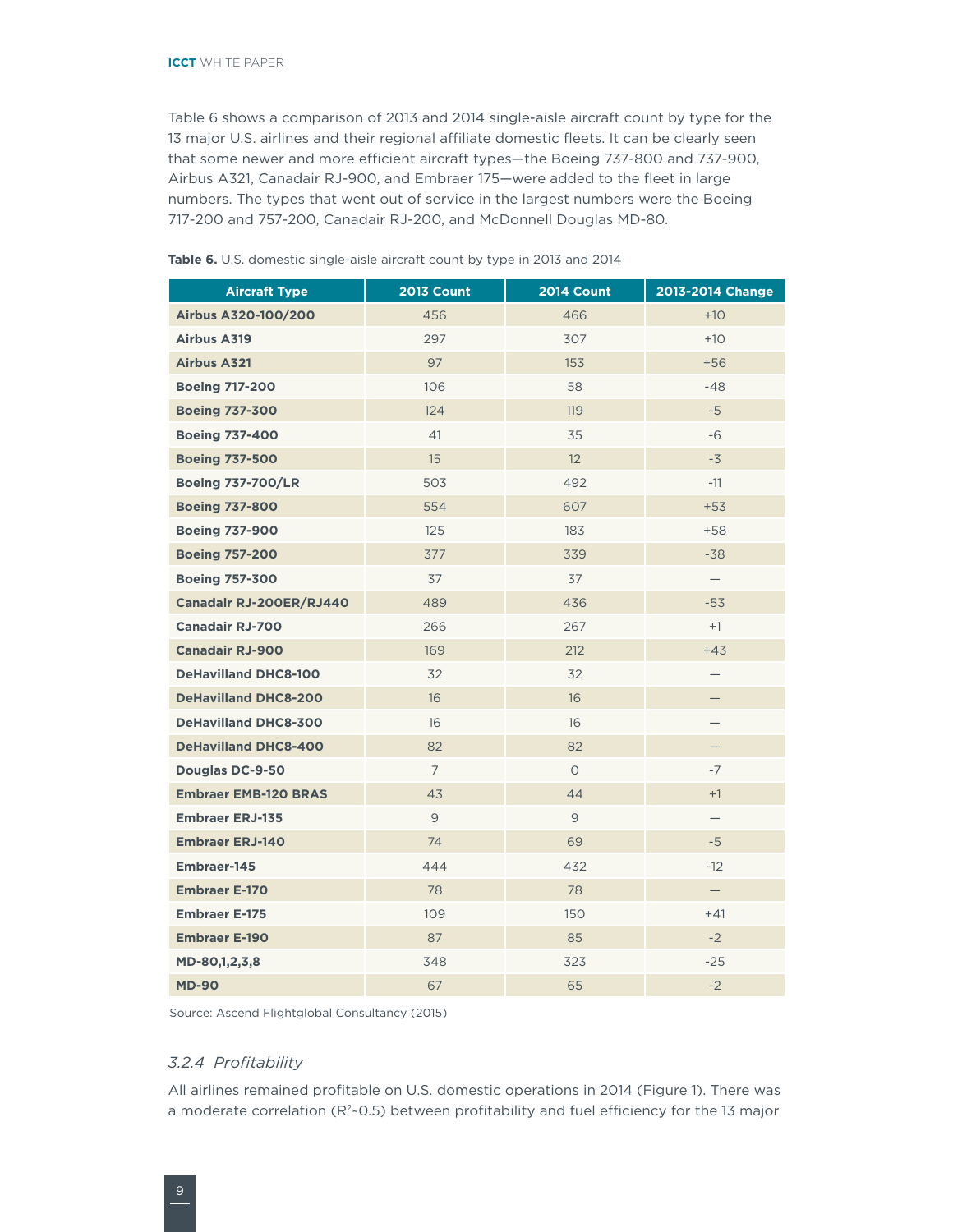airlines in 2014, compared to almost no correlation in 2013. This finding is surprising given the dramatic drop in fuel prices in the fourth quarter of 2014 (U.S. Energy Information Administration, 2015), which could weaken the link between fuel efficiency and profitability. Significant changes in fuel hedging strategies by U.S. carriers in 2014 (Maxon, 2014) complicate efforts to explain this change.



<span id="page-12-0"></span>**Figure 1.** Net operating profit margin on U.S. domestic operations and FES in 2014 for mainline carriers Source: Data Base Products (2015)

Alaska and Spirit, the top two efficient carriers, have had the most profitable U.S. domestic operations since 2011. Carriers such as American and Virgin America were still able to remain profitable despite having more fuel-intensive operations. Frontier, which was barely profitable in 2013 (Kwan & Rutherford, 2014), experienced a turnover in its 2014 business. As it completely transformed to an ultra-low-cost carrier, Frontier fully adopted an "unbundled fare + ancillary fees" fare structure (Johanson, 2014) and added more seats to its aircraft, though at the cost of legroom for its passengers (Nicas, 2015). An average Frontier flight offered six more seats in 2014 than in 2013. Frontier's 2014 operating revenue increased by 20% from 2013, while its operating expenses increased only 4%. Its operating profit grew from \$3 million in 2013 to \$187 million in 2014, a 60-fold increase.

United Airlines had a net profit margin of 4.5% in 2014 on domestic operations—an increase of more than 2% from 2013. Its parent company, United Continental Holdings, experienced a net profit gain of 98% from 2013 (Karp, 2015). Southwest and Delta both experienced profits that were higher than estimated at the end of 2014. For Southwest, this was due to lower jet fuel prices (plus fuel hedging) and solid demand on its domestic routes (Bloomberg Business, 2015).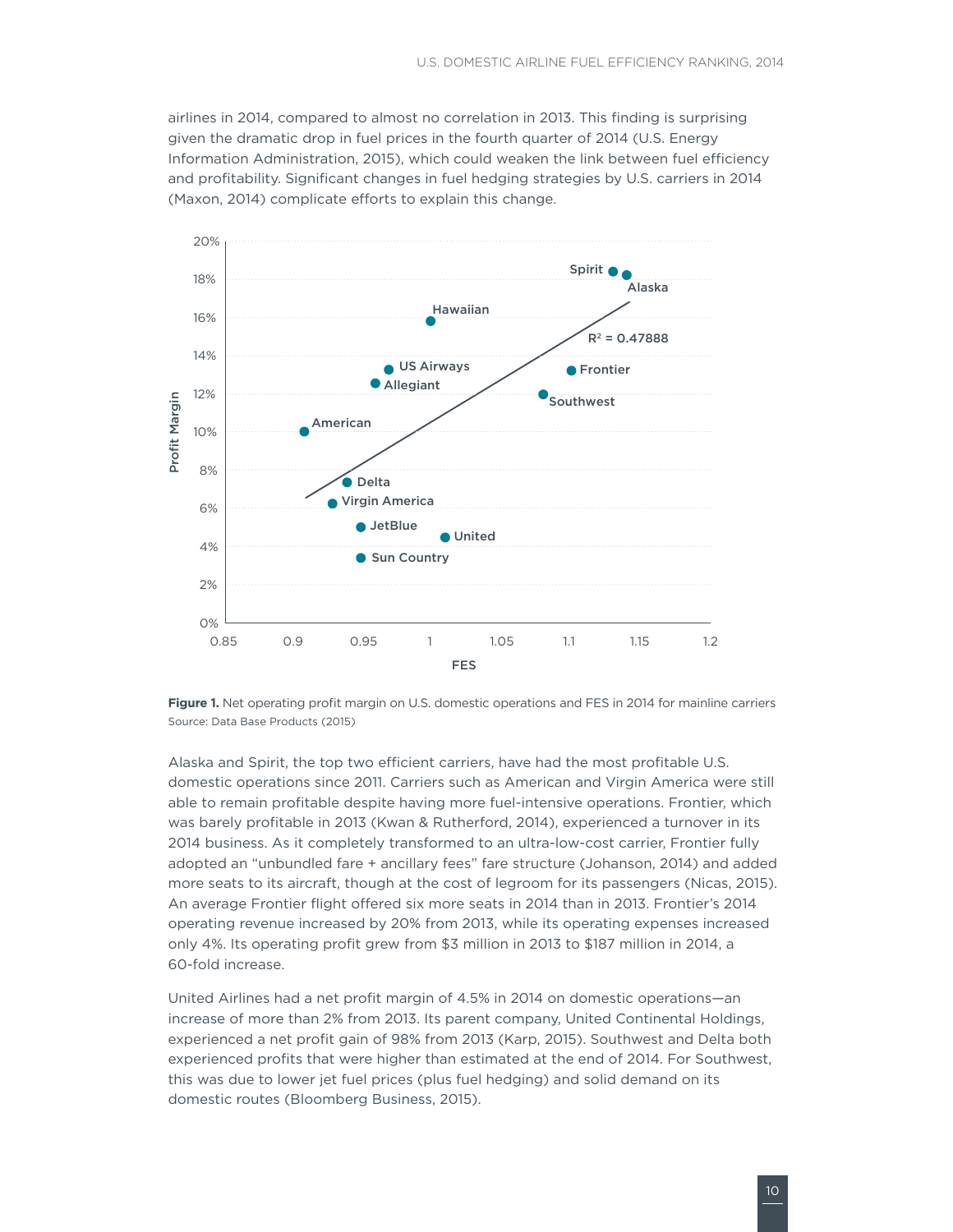### <span id="page-13-0"></span>4. CONCLUSIONS

This study analyzed the fuel efficiency of U.S. domestic operations in 2014 and described how the efficiencies of individual airlines have changed since 2010. Alaska Airlines continued to lead in fuel efficiency for the fifth year in a row. Spirit Airlines, Frontier Airlines, and Southwest Airlines followed closely behind Alaska and maintained their positions as the top four most fuel-efficient airlines on domestic operations. In contrast, American Airlines, although still ranked the least efficient in domestic operations, was able to close the efficiency gap from the previous year's 27% to 25% in 2014 through phasing out Boeing 767-200 aircraft and removing some older MD-80 aircraft from its fleet. Meanwhile, the fuel efficiency of carriers such as Delta Air Lines and Virgin America declined compared to 2013.

Overall in 2014, the industry saw a 1.7% improvement in fuel efficiency on a passenger mile per fuel basis, due to higher load factors, adding more seats to the average flight, and to a lesser extent, fleet renewal programs. Regardless of their fuel efficiency, all major U.S. domestic carriers were profitable in 2014, and increasingly so. A stronger correlation was found between fuel efficiency and profitability in 2014 than in 2013.

In future work assessing airline fuel efficiency in 2015, we will investigate the effects of the American-US Airways merger, which created the single largest U.S. domestic airline, as well as ongoing trends influencing fuel efficiency in the U.S. domestic airline industry.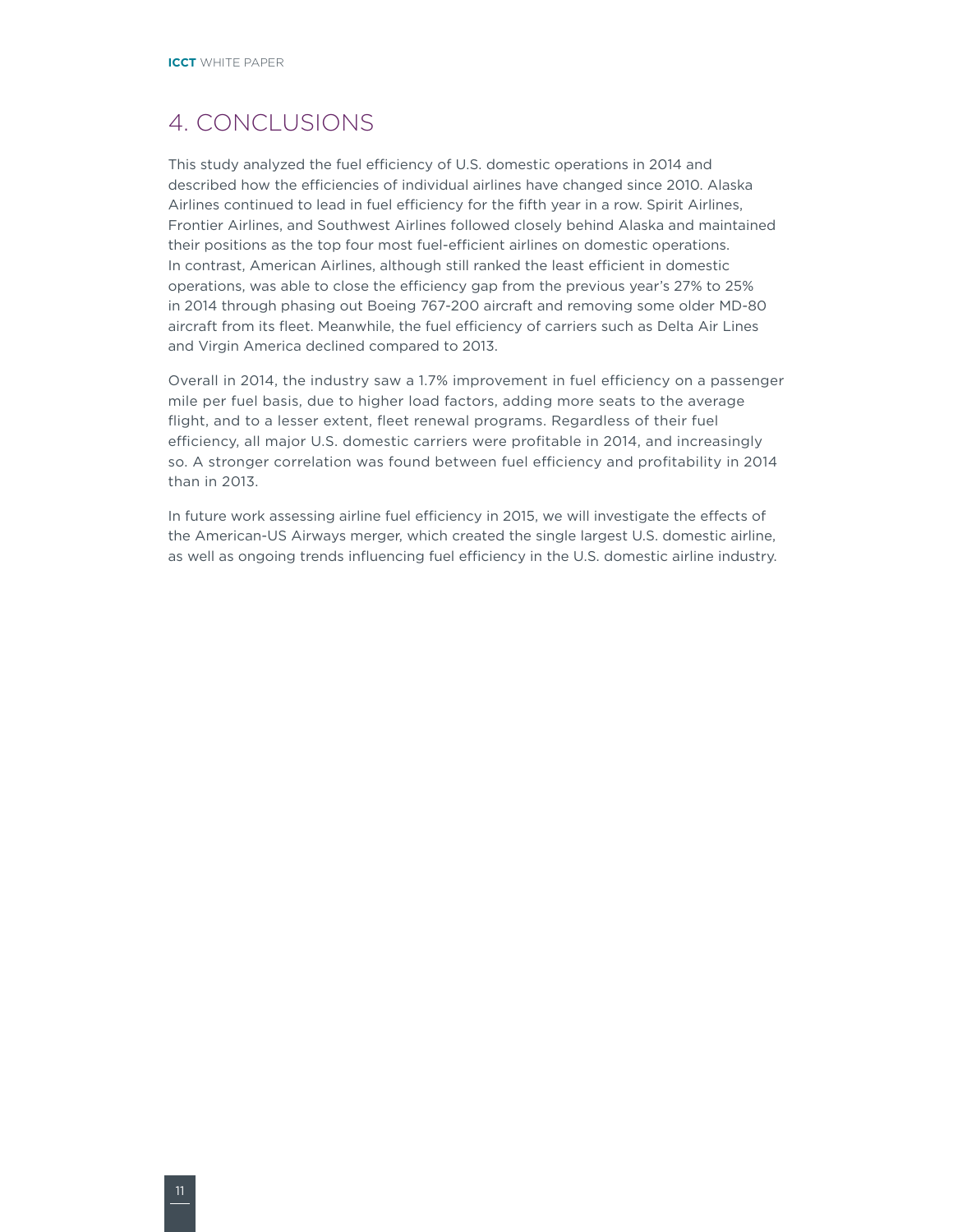### <span id="page-14-0"></span>REFERENCES

- Alaska Airlines (2015, January 22). *Alaska Air Group Reports Record Adjusted Fourth Quarter 2014 and Full-Year Results and Raises Dividend 60%.* Retrieved from [http://splash.alaskasworld.com/Newsroom/ASNews/ASstories/AS\\_20150122\\_045758.asp](http://splash.alaskasworld.com/Newsroom/ASNews/ASstories/AS_20150122_045758.asp)
- American Airlines (2015). *Building a stronger American*. Retrieved from [https://www.](https://www.aa.com/i18n/aboutUs/arriving.jsp) [aa.com/i18n/aboutUs/arriving.jsp](https://www.aa.com/i18n/aboutUs/arriving.jsp)
- Ascend Flightglobal Consultancy (2015). *Ascend Fleets*. Available from [http://www.ascendworldwide.com/what-we-do/ascend-data/aircraft-airline-data/](http://www.ascendworldwide.com/what-we-do/ascend-data/aircraft-airline-data/ascend-online-fleets.html) [ascend-online-fleets.html](http://www.ascendworldwide.com/what-we-do/ascend-data/aircraft-airline-data/ascend-online-fleets.html)
- Bloomberg Business (2015, January 22). Southwest Profit Tops Estimates on Fuel Costs, Traffic. Retrieved from [http://www.bloomberg.com/news/articles/2015-01-22/](http://www.bloomberg.com/news/articles/2015-01-22/southwest-profit-tops-estimates-on-cheaper-fuel-higher-traffic) [southwest-profit-tops-estimates-on-cheaper-fuel-higher-traffic](http://www.bloomberg.com/news/articles/2015-01-22/southwest-profit-tops-estimates-on-cheaper-fuel-higher-traffic)
- Data Base Products, Inc. (2015). U.S. Department of Transportation air carrier datasets. Available from <http://www.airlinedata.com/>
- Elliot, C. Is it Time for Minimum Airline Seat Standards? *USA Today.* Retrieved from [http://www.usatoday.com/story/travel/flights/2014/10/05/minimum-airline-seat](http://www.usatoday.com/story/travel/flights/2014/10/05/minimum-airline-seat-standards/16587213/)[standards/16587213/](http://www.usatoday.com/story/travel/flights/2014/10/05/minimum-airline-seat-standards/16587213/)
- Federal Aviation Administration (2015). *United States Aviation Greenhouse Gas Emission Reduction Plan.* Retrieved from [http://www.icao.int/environmental-protection/Lists/](http://www.icao.int/environmental-protection/Lists/ActionPlan/Attachments/30/UnitedStates_Action_Plan-2015.pdf) [ActionPlan/Attachments/30/UnitedStates\\_Action\\_Plan-2015.pdf](http://www.icao.int/environmental-protection/Lists/ActionPlan/Attachments/30/UnitedStates_Action_Plan-2015.pdf)
- Johanson, M. (2014). 5 Questions About Frontier Airlines' New 'Ultra-Low-Cost' Model Answered. *International Business Times*. Retrieved from [http://www.ibtimes.com/5](http://www.ibtimes.com/5-questions-about-frontier-airlines-new-ultra-low-cost-model-answered-1577575) [questions-about-frontier-airlines-new-ultra-low-cost-model-answered-1577575](http://www.ibtimes.com/5-questions-about-frontier-airlines-new-ultra-low-cost-model-answered-1577575)
- Jones, C. (2015, January 22). United profits soar. *USA Today.* Retrieved from <http://www.usatoday.com/story/money/2015/01/22/united-profits-soar/22152007/>
- Karp, A. (2015, January 22). United's momentum continues: 2014 net profit up 98% to \$1.13 billion. *Air Transport World.* Retrieved from [http://atwonline.com/finance-data/](http://atwonline.com/finance-data/united-s-momentum-continues-2014-net-profit-98-113-billion) [united-s-momentum-continues-2014-net-profit-98-113-billion](http://atwonline.com/finance-data/united-s-momentum-continues-2014-net-profit-98-113-billion)
- Kwan, I., Rutherford, D., & Zeinali, M. (2014). U.S. domestic airline fuel efficiency ranking, 2011–2012. Retrieved from [http://www.theicct.org/us-domestic-airline-fuel-efficiency](http://www.theicct.org/us-domestic-airline-fuel-efficiency-ranking-2011-2012)[ranking-2011–2012](http://www.theicct.org/us-domestic-airline-fuel-efficiency-ranking-2011-2012)
- Kwan, I., & Rutherford, D. (2014). U.S. domestic airline fuel efficiency ranking, 2013. Retrieved from<http://www.theicct.org/us-domestic-airline-fuel-efficiency-ranking-2013>
- Maxon, T. (2014). American airlines dumps its fuel hedges and saves. *Dallas Morning News.* Retrieved from [http://www.dallasnews.com/business/airline-industry/20140716](http://www.dallasnews.com/business/airline-industry/20140716-american-airlines-dumps-its-fuel-hedges--and-saves.ece) [american-airlines-dumps-its-fuel-hedges--and-saves.ece](http://www.dallasnews.com/business/airline-industry/20140716-american-airlines-dumps-its-fuel-hedges--and-saves.ece)
- Mouawad, J. (2015, April 8). American and US Airways Get Single Operating Certificate, Advancing Integration. *The New York Times*. Retrieved from [http://www.nytimes.](http://www.nytimes.com/2015/04/09/business/american-and-us-airways-get-single-operating-certificate-advancing-integration.html?_r=0) [com/2015/04/09/business/american-and-us-airways-get-single-operating-certificate](http://www.nytimes.com/2015/04/09/business/american-and-us-airways-get-single-operating-certificate-advancing-integration.html?_r=0)[advancing-integration.html?\\_r=0](http://www.nytimes.com/2015/04/09/business/american-and-us-airways-get-single-operating-certificate-advancing-integration.html?_r=0)
- Nicas, J. (2015, August 24). A New (Cheaper) Frontier Airlines, With More Fees and Less Legroom. *The Wall Street Journal*. Retrieved from [http://www.wsj.com/articles/a-new](http://www.wsj.com/articles/a-new-cheaper-frontier-airlines-with-more-fees-and-less-legroom-1440459879)[cheaper-frontier-airlines-with-more-fees-and-less-legroom-1440459879](http://www.wsj.com/articles/a-new-cheaper-frontier-airlines-with-more-fees-and-less-legroom-1440459879)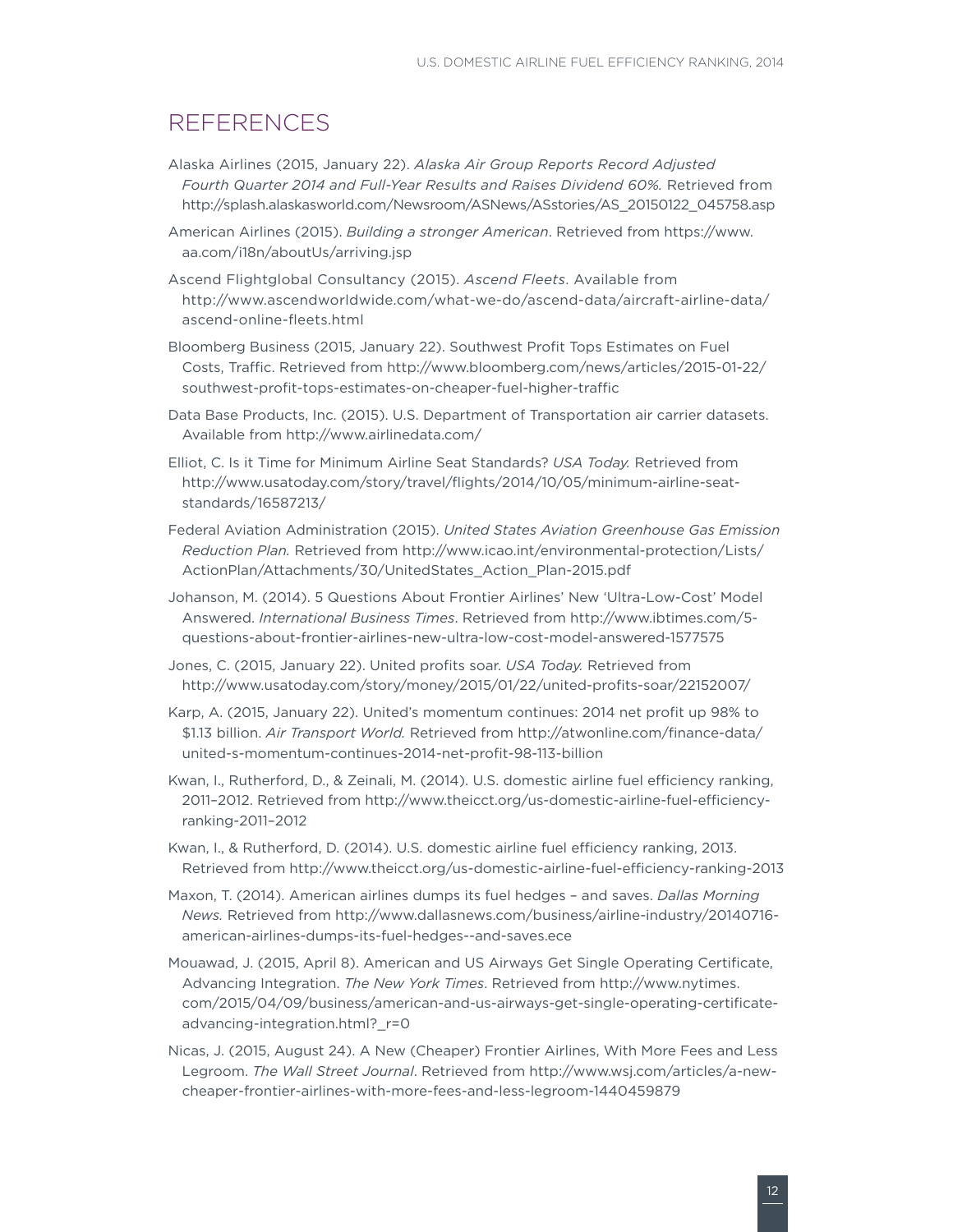- United States Department of Transportation (2015). *Bureau of Transportation Statistics* (2015). Retrieved from <http://www.transtats.bts.gov/DataIndex.asp>
- United States Energy Information Administration (2015). *U.S. Gulf Coast Kerosene-Type Jet Fuel Spot Price FOB.* Retrieved from [http://www.eia.gov/dnav/pet/hist/](http://www.eia.gov/dnav/pet/hist/LeafHandler.ashx?n=pet&s=eer_epjk_pf4_rgc_dpg&f=m) [LeafHandler.ashx?n=pet&s=eer\\_epjk\\_pf4\\_rgc\\_dpg&f=m](http://www.eia.gov/dnav/pet/hist/LeafHandler.ashx?n=pet&s=eer_epjk_pf4_rgc_dpg&f=m)
- United States Environmental Protection Agency (2008). *Advance Notice of Proposed Rulemaking: Regulating Greenhouse Gas Emissions under the Clean Air Act*. Retrieved from <http://www.epa.gov/climatechange/anpr/>
- United States Environmental Protection Agency (2015). *EPA Takes First Steps to Address GHG Emissions from Aircraft Engines*. Retrieved from [http://www.epa.gov/otaq/](http://www.epa.gov/otaq/documents/aviation/420f15023.pdf) [documents/aviation/420f15023.pdf](http://www.epa.gov/otaq/documents/aviation/420f15023.pdf)
- Wall, R., & Ostrower, J. (2014a). Airbus, Boeing Compete to Pack Seats in Smallest Planes. *The Wall Street Journal*. Retrieved from http://www.wsj.com/articles/airbusboeing-compete-to-pack-seats-in-smallest-planes-1402610238
- Wall, R., & Ostrower, J. (2014b). Plane Makers' Sweet Spot: Bigger, but Not Too Big. *The Wall Street Journal*. Retrieved from [http://www.wsj.com/articles/plane-makers-see](http://www.wsj.com/articles/plane-makers-see-profits-in-bigger-jets-1405019333)[profits-in-bigger-jets-1405019333](http://www.wsj.com/articles/plane-makers-see-profits-in-bigger-jets-1405019333)
- Zeinali, M., Rutherford, D., Kwan, I., & Kharina, A. (2013). U.S. domestic airline fuel efficiency ranking, 2010. Washington, DC: ICCT. Retrieved from [http://www.theicct.org/](http://www.theicct.org/us-domestic-airline-fuel-efficiency-ranking-2010) [us-domestic-airline-fuel-efficiency-ranking-2010](http://www.theicct.org/us-domestic-airline-fuel-efficiency-ranking-2010)
- Zou, B., Elke, M., & Hansen, M. (2012). Evaluating air carrier fuel efficiency and CO<sub>2</sub> emissions in the U.S. airline industry. Washington, DC: ICCT. Retrieved from [http://www.theicct.org/evaluating-air-carrier-fuel-efficiency-and-co2-emissions-us](http://www.theicct.org/evaluating-air-carrier-fuel-efficiency-and-co2-emissions-us-airline-industry)[airline-industry](http://www.theicct.org/evaluating-air-carrier-fuel-efficiency-and-co2-emissions-us-airline-industry)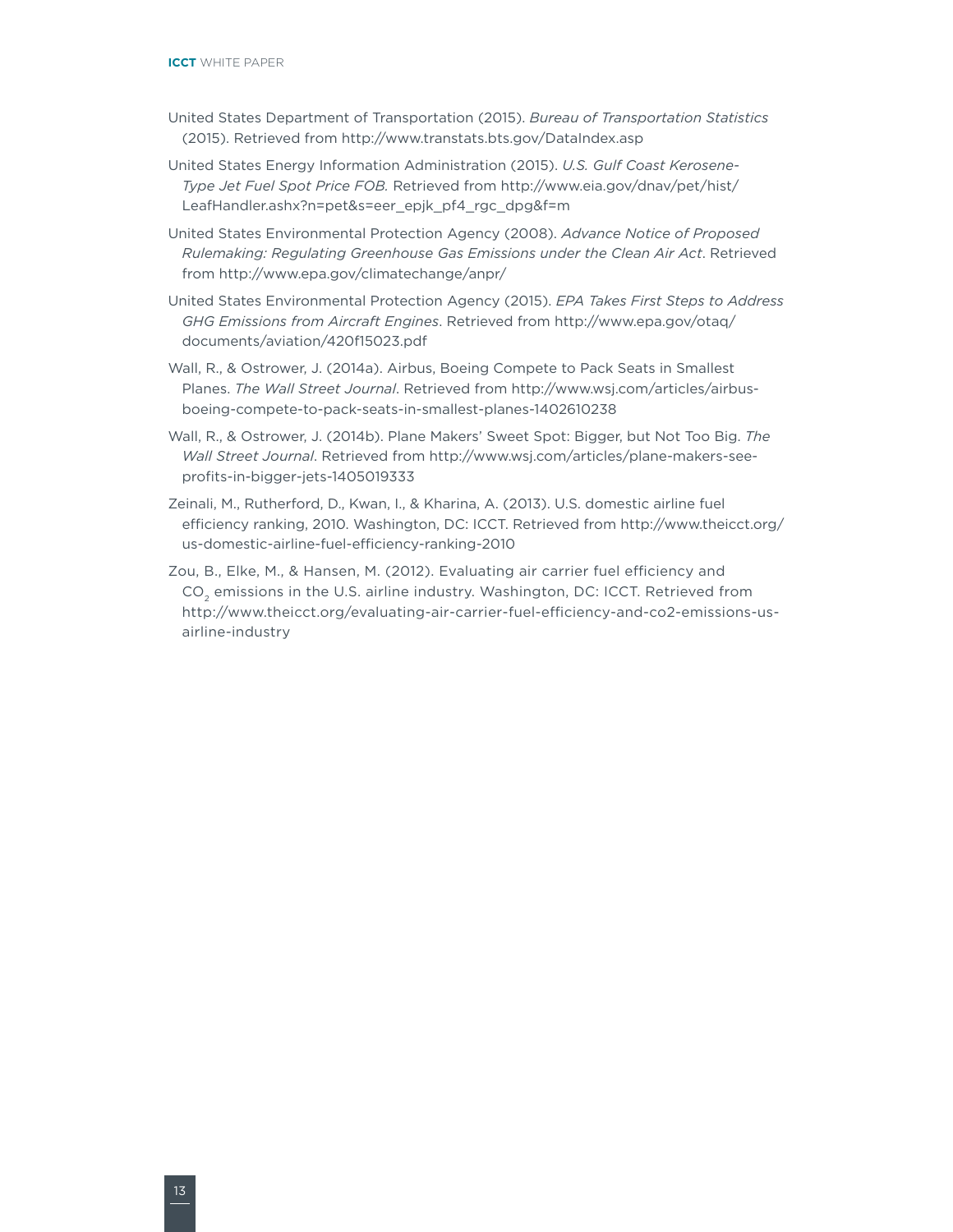### <span id="page-16-0"></span>APPENDIX

|                         |                               | <b>Apportioned RPMs (millions)</b> |                      | % RPMs carried by affiliates |      |  |
|-------------------------|-------------------------------|------------------------------------|----------------------|------------------------------|------|--|
| <b>Mainline carrier</b> | <b>Affiliated carriers</b>    | 2013                               | 2014                 | 2013                         | 2014 |  |
|                         | <b>Alaska</b>                 | 24,147                             | 25,818               |                              |      |  |
|                         | <b>American Eagle (Envoy)</b> | 39                                 | 30                   |                              |      |  |
|                         | Chautauqua                    | < 0.5                              | $\mathbf{1}$         |                              |      |  |
|                         | <b>Compass</b>                | $\mathbf{1}$                       | < 0.5                |                              |      |  |
|                         | <b>ExpressJet</b>             | $\mathbf{1}$                       | < 0.5                |                              |      |  |
| <b>Alaska</b>           | <b>Horizon</b>                | 2,098                              | 2,159                |                              |      |  |
|                         | <b>Endeavor (Pinnacle)</b>    | $\overline{2}$                     | $\overline{2}$       |                              |      |  |
|                         | <b>SkyWest</b>                | 569                                | 821                  |                              |      |  |
|                         | <b>Mesa</b>                   |                                    | $\mathbf{1}$         |                              |      |  |
|                         | <b>Republic</b>               |                                    | 6                    |                              |      |  |
|                         |                               | <b>Total 26,858</b>                | <b>Total 28,839</b>  | 10%                          | 10%  |  |
|                         | <b>American</b>               | 75,219                             | 75,828               |                              |      |  |
|                         | <b>American Eagle (Envoy)</b> | 8,610                              | 6,567                |                              |      |  |
|                         | Chautauqua                    | 337                                | 174                  |                              |      |  |
|                         | <b>ExpressJet</b>             | 407                                | 441                  |                              |      |  |
|                         | <b>Horizon</b>                | 15                                 | 10 <sup>°</sup>      |                              |      |  |
|                         | <b>Republic</b>               | 108                                | 1,975                |                              |      |  |
| <b>American</b>         | <b>SkyWest</b>                | 425                                | 524                  |                              |      |  |
|                         | <b>PSA</b>                    |                                    | 65                   |                              |      |  |
|                         | <b>Piedmont</b>               |                                    | 18                   |                              |      |  |
|                         | <b>Trans States</b>           |                                    | $\overline{3}$       |                              |      |  |
|                         | <b>Mesa</b>                   |                                    | 328                  |                              |      |  |
|                         | <b>Air Wisconsin</b>          |                                    | 81                   |                              |      |  |
|                         |                               | <b>Total 85,121</b>                | <b>Total 86,015</b>  | 12%                          | 12%  |  |
|                         |                               |                                    |                      |                              |      |  |
|                         | <b>Delta</b>                  | 94,486                             | 94,468               |                              |      |  |
|                         | Chautauqua                    | 767                                | 951                  |                              |      |  |
|                         | <b>Compass</b>                | 2,830                              | 2,931                |                              |      |  |
|                         | <b>ExpressJet</b>             | 5,925                              | 5,323                |                              |      |  |
| <b>Delta</b>            | GoJet                         | 934                                | 871                  |                              |      |  |
|                         | <b>Horizon</b>                | 23                                 | 14                   |                              |      |  |
|                         | <b>Endeavor (Pinnacle)</b>    | 6,013                              | 6,020                |                              |      |  |
|                         | <b>Shuttle America</b>        | 1,300                              | 1,425                |                              |      |  |
|                         | <b>SkyWest</b>                | 4,760                              | 4,522                |                              |      |  |
|                         |                               | <b>Total 117,039</b>               | <b>Total 116,524</b> | 19%                          | 19%  |  |

**Table A.** Mainline-affiliate revenue passenger miles distribution, 2013 and 2014